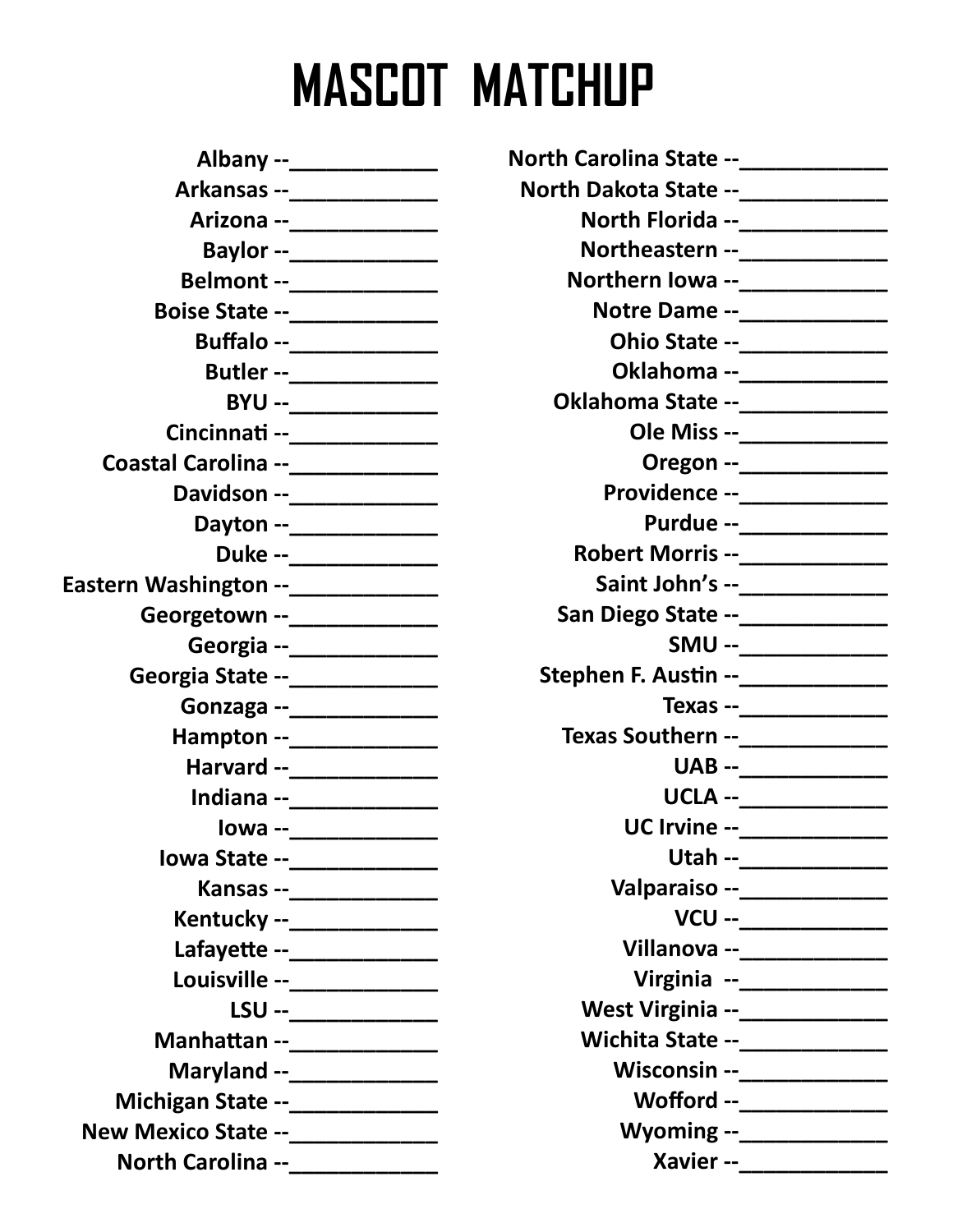## MASCOT MATCHUP

**Aggies** Anteaters Aztecs Badgers Bearcats Bears Bison **Blazers** Blue Devils Boilermakers **Broncos Bruins Bruins** Buckeyes Bulldogs Bulldogs Bulldogs Bulls **Cardinals Cavaliers** Chanticleers Colonials Cougars Cowboys Cowboys Crimson **Crusaders Cyclones Ducks** Eagles **Fighting Irish** Flyers Hawkeyes Hoosiers

Hoyas **Huskies** Friars Great Danes Jaspers Jayhawks Leapards Longhorns Lumberjacks **Mountaineers Musketeers** Mustangs Ospreys **Panthers Panthers** Pirates Rams **Razorbacks** Rebels Rebels Red Storm **Shockers** Sooners Spartans Tar Heels **Terrapins Terriers Tigers Tigers** Utes **Wildcats Wildcats Wildcats Wildcats**